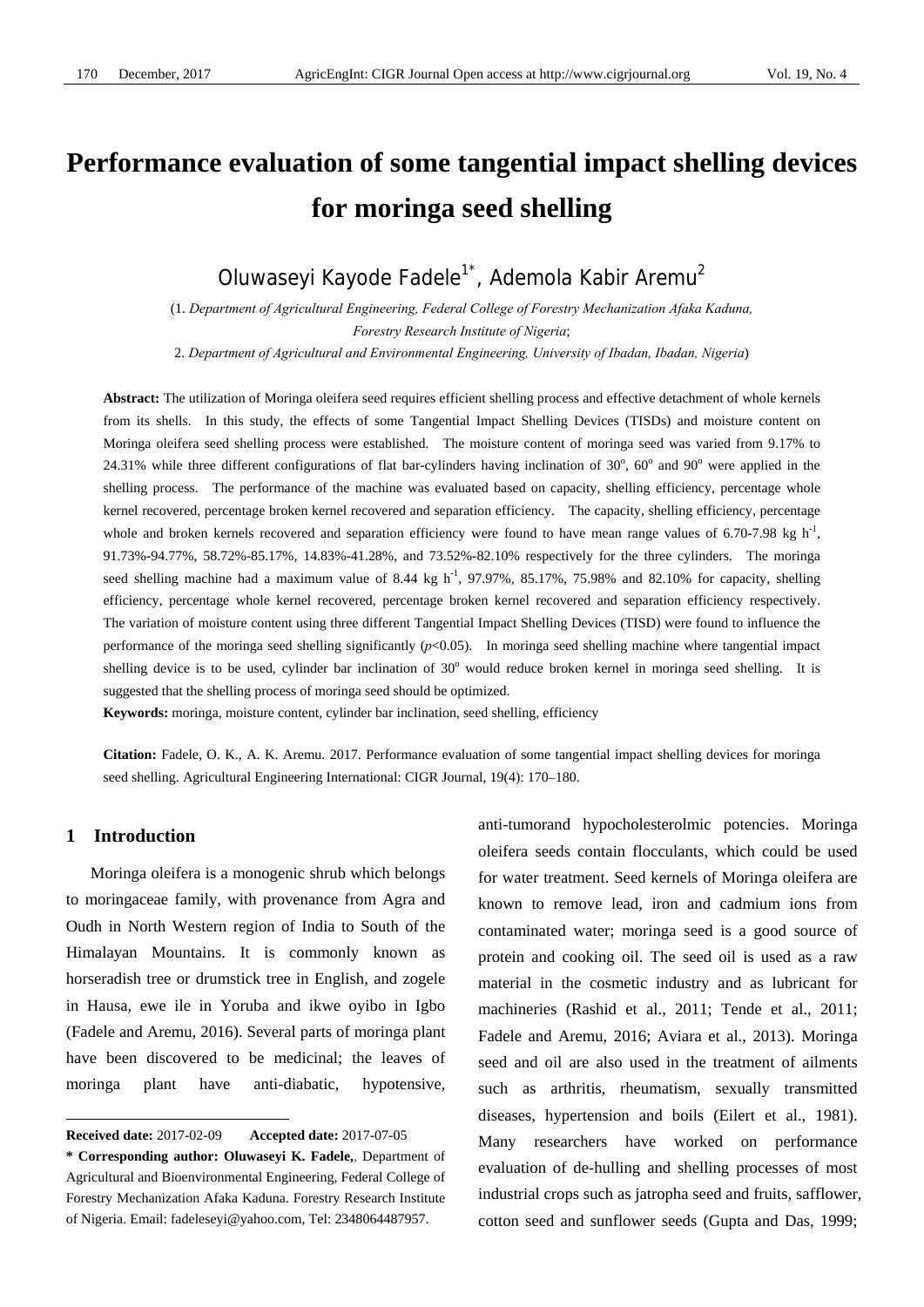Ting et al., 2012; Nunneleyet al., 2012, Figueiredo et al*.*  2013 and Aremu et al. 2015) but investigation shows there are still other crops of interest, including moringa seed which is yet to be fully mechanized. Moringa seed shelling machine is very important in moringa seed processing. In order to maximize the industrial utilization of moringa seeds, shelling devices with high performance have to be developed. Figueiredo et al*.* (2014) reported that partial dehulling of oil bearing seed have many advantages, such as a suitable bulk porosity for the oil extraction process, better quality of both raw oil (lower wax content) and de-oiled meal (higher protein content), as well as an increase of the life span of the machinery. It was revealed that waxes located in the hull of the seedstend to crystallize and cause turbidity when the oil is cooled, thus interfering with oil quality and marketing. Partial removal of the hull reduces the wax content of the raw oil, at the same time it decreases the fiber content of the meal and increases its protein content (Figueiredo et al., 2013). Moreover, Makanjuola (1975) investigated the impact of moisture content on shelling effectiveness of a melon shelling machine which revealed that the kernels could be separated more easily from the shells at low moisture contents. At these low moisture contents, the kernels do not fill completely the internal space of the shells and it is the little clearance between the kernels and the shells that facilitate the separation. It was established that the most appropriate moisture content for melon seed shelling was 8.6% moisture content (wet basis). Pradhan et al. (2010) studied the effects of moisture content on jatropha fruit decortications at four moisture content values viz 7.97%, 10.53%, 13.09% and 15.65% (d.b.). The best moisture content was found to be 7.97% giving a maximum percentage whole kernel recovered to be  $67.94\% \pm 2.48\%$ . It was also reported that this was due to the fact that at low moisture content the fruit become more brittle and susceptible to mechanical damage. Oluwole et al. (2007) also investigated the effect of different impeller designs on the performance of bambara nut decorticator and reported that the impellers with eight slots consistently gave the best performance. This shows that moisture content and design factors affect the performance of most shelling machines. Thus, in order to enhance recovery of moringa kernel with little or no damage, effective shelling devices are necessary as well as appropriate seed condition. Therefore, performance of shelling process of moringa seed based on different cylinder configurations is necessary. In this study performance evaluation of some tangential impact shelling devices and the effects of moisture content on moringa seed shelling process were assessed.

## **2 Materials and Methods**

#### **2.1 Sample preparation**

Some moringa seeds were purchased from a local market in Kano, Nigeria and stored in polythene sacks at room temperature  $(28.0^{\circ}C \pm 2.0^{\circ}C)$ . The seeds were cleaned manually to get rid of foreign materials such as stone, pods, leaves and so on. The initial moisture content of the moringa seed was found to be 9.17% (w.b.) using recommended procedure by (ASABE, 2008). Samples of moringa seeds were conditioned to five moisture levels (9.17%, 13.49%, 17.42%, 21.01% and 24.31% w.b.) by adding calculated quantity of water to the moringa seed using Equation (1). The seeds were sealed in a polythene bag and left for three hours to enhance moisture stability and uniform distribution of moisture within the seeds (Sharmaet al., 2013; Fadele and Aremu, 2016).

$$
Q = A(b - a)/(100 - b)
$$
 (1)

where, *Q* is the quantity of water added to the seed; A is the mass of the seed; *b* is the final moisture content of the seed; *a* is the initial moisture content of the seed.

## **2.2 Operation of the machine**

The moringa seed shelling machine was designed to ease the process of shelling. The machine was put on and made to run for some minutes before loading with the seed. This is to ensure that all the components of the machine are properly fixed in order to reduce noise resulting from machine vibration. Thereafter, the seed was introduced into the machine through the hopper. The seeds moved from the hopper to the shelling chamber where shelling takes place. The seed remains on the screen until shelling takes place. The kernel-shell mixture drops from below the screen after shelling. A blower incorporated into the machine does the cleaning of the kernel-shell mixture by separation based on the difference between the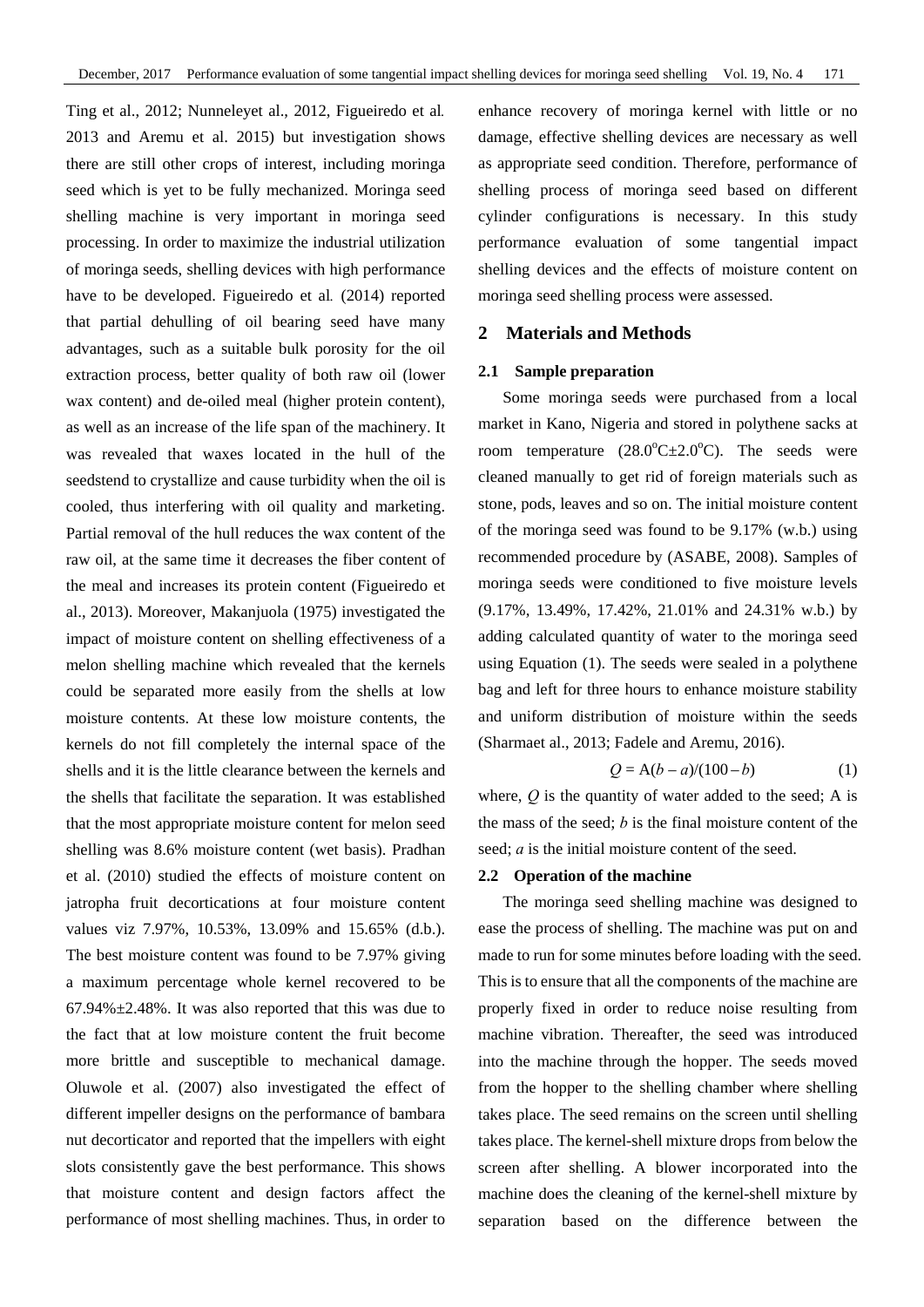aerodynamic properties of the kernel and the shell. The machine has two chutes (outlets); while the shell is being blown away through the upper chute, the kernel comes out through the lower chute. The moringa seed shelling machine applies the combination of impact and shear force to achieve shelling (Fadele and Aremu, 2016).

#### **2.3 Performance evaluation**

The performance of the moringa seed shelling machine in Figure 2 was assessed using three selected Tangential Impact Shelling Devices with cylinder bar inclination of  $30^{\circ}$ ,  $60^{\circ}$  and  $90^{\circ}$  as shown in Figure 1, Figures 3 and 4 show the isometric and orthographic views of the moringa seed shelling machine respectively. Clean moringa seed was shelled to obtain the kernels as shown in Figure 5.

The parameters determined during the machine evaluation were capacity, shelling efficiency, percentage whole kernel recovered, percentage broken kernel recovered and separation efficiency.



Figure 1 Side and 3-D views of some Tangential Impact Shelling Devices with cylinder bar inclination of  $30^{\circ}$ ,  $60^{\circ}$  and  $90^{\circ}$ 



Figure 2 Moringa oleiferaseed shelling machine



Figure 3 Parts description of isometric view of the moringa seed shelling machine



Figure 4 Orthographic views of the moringa seed shelling machine



a. Unshelled moringa seed b. Moringa kernel Figure 5 Moringa seeds and kernels

2.3.1 Capacity of moringa seed shelling machine This is also referred to as the rate of shelling. The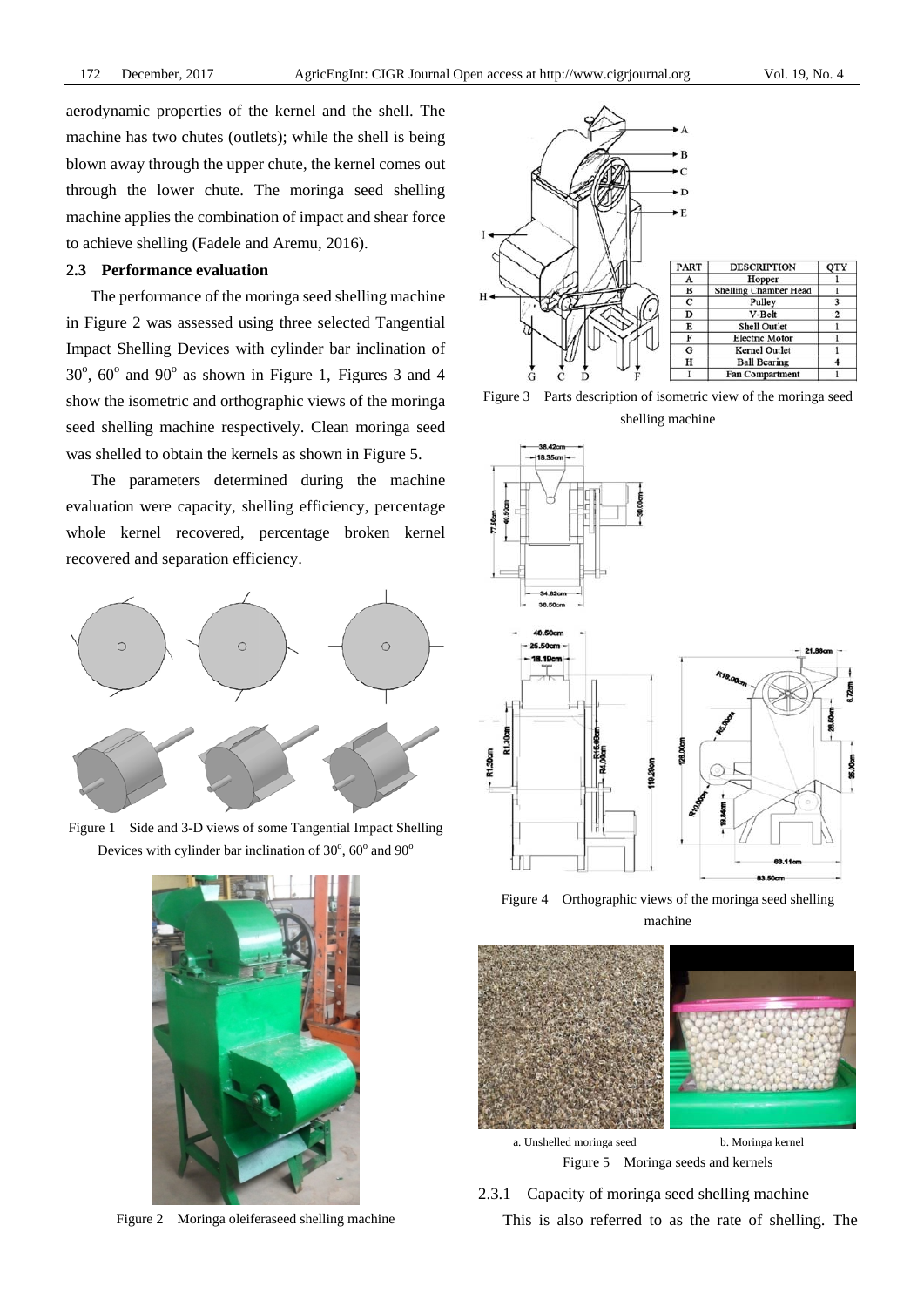capacity of the machine was evaluated as the quantity of the moringa seed the machine could process within a recorded time. In this case 100 g of moringa seeds was introduced into the machine while the time for the shelling operation to complete was recorded. This was calculated using Equation (2).

$$
C = \frac{M_o}{T}
$$
 (2)

where,  $C$  is the capacity of the machine;  $M<sub>o</sub>$  is the mass of seed introduced into the machine; *T* is the time taken for the shelling process.

2.3.2 Shelling efficiency of moringa seed shelling machine

The shelling efficiency of the machine was evaluated using the Equation used by Pradhan et al. (2010) and Atiku et al. (1999) as stated in Equation (3).

$$
SE = \left[1 - \frac{M_3 + M_4}{M_o}\right] \times 100\tag{3}
$$

where,  $SE$  is the shelling efficiency;  $M_3$  is the mass of seed unshelled; *M*4 is the mass of seed partially shelled; *Mo* is the mass of the seed introduced into the machine.

## 2.3.3Percentage whole kernel recovered

The percentage whole kernel recovered was also evaluated during the shelling process, using Equation (4). The percentage whole kernel recovered is a parameter which indicates the effectiveness of the Tangential Impact Shelling Device (TISD) in removing the outermost cover of the seed without any form of damage such as bruises, cuts, punctures, cracks, splitting and distortion on the kernel.

$$
PWK = \frac{M_1}{M_a} \times 100\tag{4}
$$

where, *PWK* is the percentage whole kernel recovered;  $M_1$  is the mass of whole kernel recovered;  $M_a$  is the actual mass of kernel present in the quantity of seed introduced into the machine.

## 2.3.4Percentage broken kernel recovered

The percentage broken kernel recovered was determined after the shelling process. The broken kernels were separated from the whole kernel by hand picking immediately after the shelling process was completed. This was also evaluated using Equation (5).

$$
PBK = \frac{M_2}{M_a} \times 100\tag{5}
$$

where, *PBK* is the percentage broken kernel recovered;  $M_2$  is the mass of broken kernel recovered;  $M_a$  is the actual mass of kernel present in the quantity of seed introduced into the machine.

## 2.3.5 Separation efficiency

The separation efficiency also known as the screening efficiency is a measure of the overall efficiency of the separator in separating the kernels from the shells (Akubuo and Eje, 2002). The separation efficiency was computed using Equation (6) as done by (Akubuo and Eje, 2002).

$$
V = 100 \left[ \frac{w}{w + x} \times \frac{y}{y + z} \right]
$$
 (6)

where,  $V$  is the separation efficiency;  $w$  is the mass of kernel in the product tray;  $x$  is the mass of kernels mixed with the shells in reject tray;  $y$  is the mass of shell in the reject tray; *z* is the mass of shells mixed with kernel in product tray.

## **2.4 Statistical analysis**

The data obtained were analyzed using Microsoft Excel (2007) and IBM SPSS Statistics version 23. The analysis of variance and regression models were computed at 5% level of significance. The coefficient of determination for the models was also established.

## **3 Results and Discussion**

#### **3.1 Capacity of the moringa seed shelling machine**

The effects of moisture content and cylinder bar inclination on the capacity of the moringa seed shelling machine is depicted by Figures 6-8.



Figure 6 Variation of moisture content with capacity using  $30^{\circ}$ cylinder bar inclination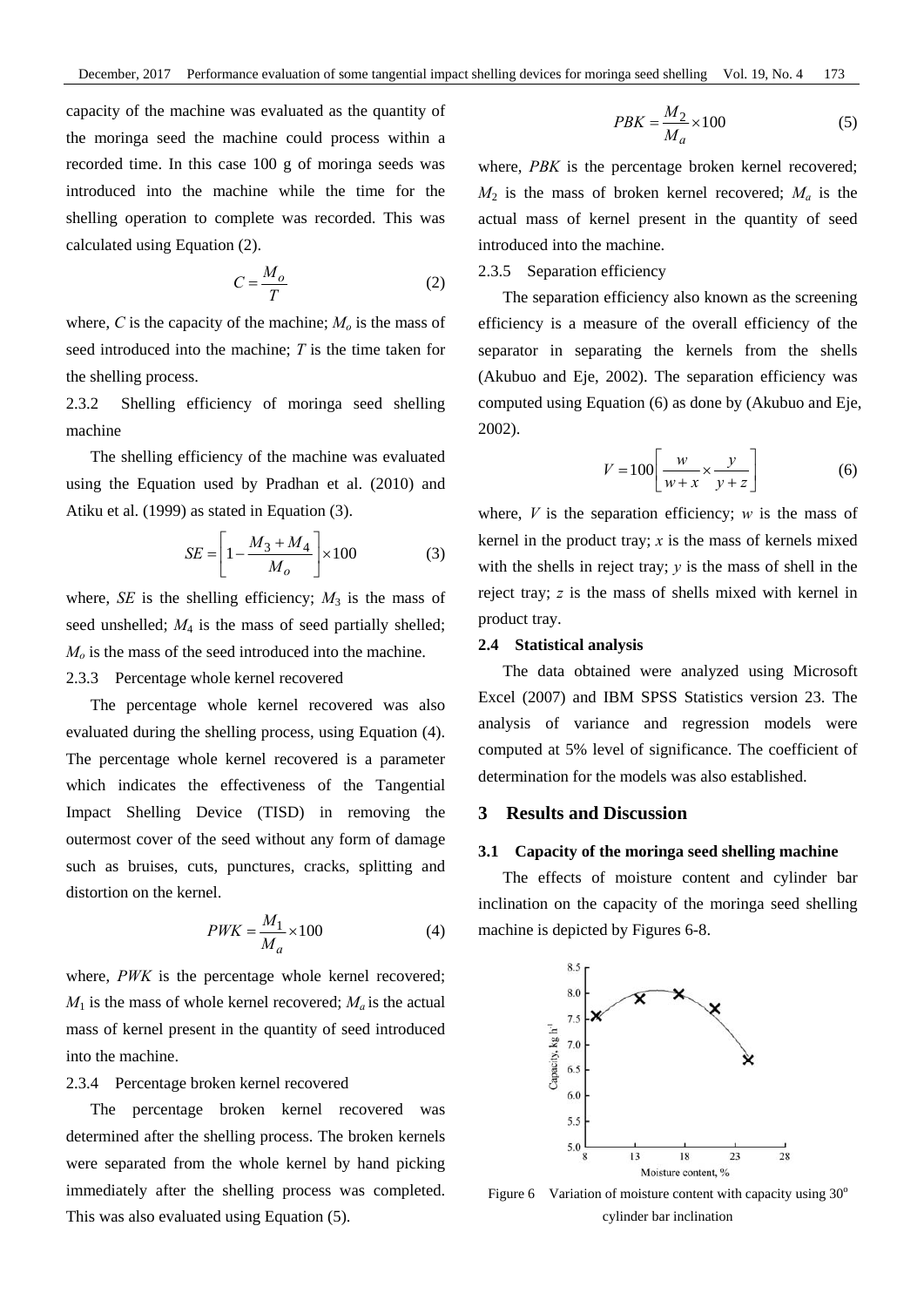

Figure 7 Variation of moisture content with capacity using  $60^{\circ}$ cylinder bar inclination



Figure 8 Variation of moisture content with capacity using  $90^\circ$ cylinder bar inclination

The capacity of the machine had a maximum value of 8.44 kg  $h^{-1}$  at moisture content of 9.17% when a tangential impact shelling device with cylinder bar inclination of  $60^{\circ}$  was used as shown in Figure 7 and minimum value of 5.89 kg  $h^{-1}$  at moisture content of 21.01% when the cylinder bar inclination was  $90^\circ$  as shown in Figure 8. The capacity of the moringa seed shelling machine was found to be affected by the three Tangential Impact Shelling Devices (TISDs) and moisture content. The capacity of the moringa seed shelling machine decreased and then increased with the moisture content when the cylinder bar inclination was 90° due to the area of contact between flat bar and moringa seed as shown in Figure 8. The impact force exerted on the seed was not sufficient to break the seed because of its toughness and elastic nature as a result of increase in the moisture content. However, the relationship between moisture content and the capacity followed a sinusoidal trend for cylinder bar inclination of  $60^\circ$  as shown in Figure 7. This is similar to the trend obtained by (Fadele and Aremu, 2016). This is due to the heterogeneous nature of moringa seed. Moreover, at

cylinder bar inclination of  $30^\circ$ , the capacity of the machine increased with moisture content up to a certain point and then decreased as shown in Figure 6. This is because of increase in the surface contact area of the flat bar with the moringa seed, thus more impact force was exerted on the seed. However, the capacity decreased with moisture content. The regression models depicting the relationship between moisture content and capacity for all the TISDs are shown in Equations (7)-(9).

$$
C_{30} = 4.51 + 0.47(MC) - 0.015(MC)^{2} \quad (R^{2} = 0.95) \quad (7)
$$
  
\n
$$
C_{60} = 23.94 - 3.15(MC) + 0.194(MC)^{2} - 0.0038(MC)^{3}
$$
  
\n
$$
(R^{2} = 0.88)
$$

 $C_{90}$ =11.99–0.599(*MC*)+0.015(*MC*)<sup>2</sup> ( $R$ <sup>2</sup>=0.89) (9)

where,  $C_{30}$ ,  $C_{60}$ , and  $C_{90}$  are capacities of the machine when the cylinder bar inclination are  $30^{\circ}$ ,  $60^{\circ}$  and  $90^{\circ}$ respectively while MC is moisture content.

Tables 1 and 2 show the Analysis of Variance and Duncan Multiple Range Test conducted to assess the interaction between kernel moisture content and shelling capacity for Moringa for all the TISDs. The capacity was found to be significantly  $(a<0.05)$  influenced by moisture content at cylinder bar inclination of  $30^\circ$ .

**Table 1 Analysis of variance for interaction between moisture content and capacity** 

| Source                | Sum of<br>Squares | Df             | Mean<br>Square | F      | Significance<br>level |
|-----------------------|-------------------|----------------|----------------|--------|-----------------------|
| Model                 | 0.993             | $\overline{2}$ | 0.496          | 19.289 | 0.049                 |
| $30^{\circ}$ Residual | 0.051             | $\overline{c}$ | 0.026          |        |                       |
| Total                 | 1.044             | $\overline{4}$ |                |        |                       |
| Model                 | 0.098             | $\overline{2}$ | 0.049          | 0.143  | 0.875                 |
| $60^{\circ}$ Residual | 0.687             | $\overline{c}$ | 0.344          |        |                       |
| Total                 | 0.786             | $\overline{4}$ |                |        |                       |
| Model                 | 1.677             | $\overline{c}$ | 0.839          | 8.191  | 0.109                 |
| $90^\circ$ Residual   | .205              | $\overline{c}$ | 0.102          |        |                       |
| Total                 | 1.882             | $\overline{4}$ |                |        |                       |

|  | Table 2 Duncan multiple range test for Capacity |
|--|-------------------------------------------------|
|--|-------------------------------------------------|

| Cylinder bar       | Moisture | Subset for alpha $= 0.05$ |        |  |
|--------------------|----------|---------------------------|--------|--|
| inclination        | content  |                           |        |  |
| 90.00              | 5        | 6.7000                    |        |  |
| 30.00              | 5        |                           | 7.5660 |  |
| 60.00              | 5        |                           | 7.9380 |  |
| Significance level |          | 1.000                     | 0.311  |  |

#### **3.2 Shelling efficiency**

The relationship between shelling efficiency and moisture content using three Tangential Impact Shelling Devices are shown in Figures 9-11.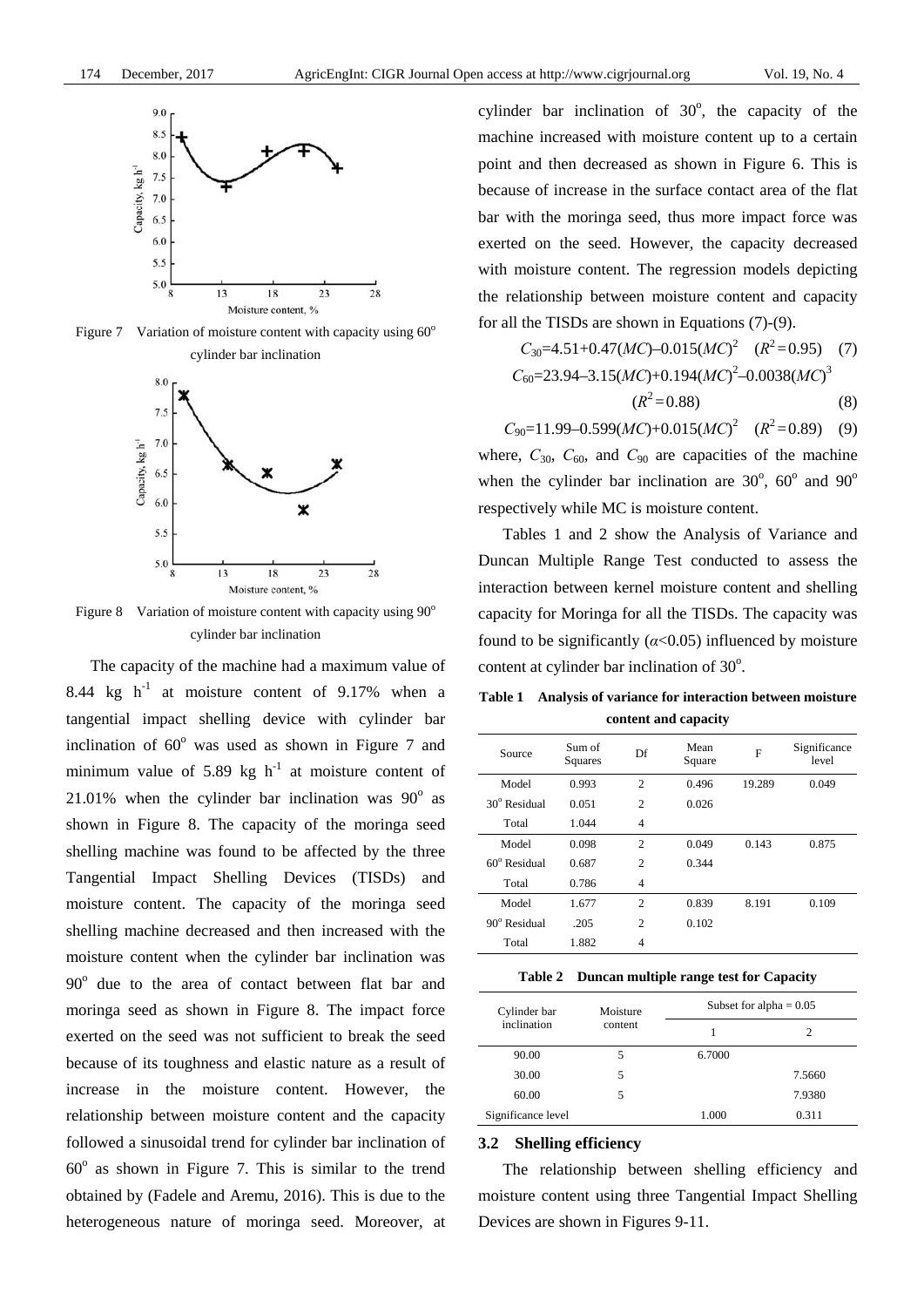

Figure 9 Variation of moisture content with shelling efficiency using 30° cylinder bar inclination



Figure 10 Variation of moisture content with shelling efficiency using 60° cylinder bar inclination



Figure 11 Variation of moisture content with shelling efficiency using 90° cylinder bar inclination

The shelling efficiency of the moringa seed shelling machine had a maximum value of 97.97% at moisture content of 9.17% when a tangential impact shelling device with cylinder bar inclination of  $90^\circ$  was used and minimum value of 91.3% at moisture content of 17.42% when the cylinder bar inclination was  $30^\circ$ . The shelling efficiency of the moringa seed shelling machine followed closely the the same pattern for all the TISDs. The shelling efficiency tends to gradually decrease with increase in seed moisture content. However, sharp

decrease was observed when the cylinder bar inclination was at 30°. This is similar to the trend obtained by Kumar et al*.* (2016) for decortications of sal seed. The shelling efficiency was found to be higher at lower moisture content because moringa seed ruptures easily due to the brittleness of the enclosing shell and kernels being more loosely held in the seed without sticking to the shell. This observation is similar to that Pradhan et al. (2010), Subramanian et al. (1990), and Makanjuola (1975) observed the same trend for melon seed shelling that the kernels could be separated more easily from the shells at low moisture contents. At low moisture contents, the kernel does not fill completely the internal space of the shells and it is the little clearance between the kernel and the shells that facilitate the separation. The results obtained for interaction between shelling efficiency and moisture content compares favorably with that of Ogunsina and Bamgboye (2014), Fadele and Aremu (2016), Aremu et al. (2015) and Oluwole et al. (2007). The regression models depicting the relationship between moisture content and shelling efficiency for all the TISDs are shown in Equations (10)-(12).

$$
SE_{30} = 100.3 - 0.73(MC) + 0.015(MC)^{2} \quad (R^{2} = 0.67) \quad (10)
$$
  

$$
SE_{60} = 90.23 + 1.67(MC) - 0.119(MC)^{2} + 0.002(MC)^{3}
$$
  

$$
(R^{2} = 0.57) \quad (11)
$$

 $SE_{90}$ =103.6+0.874(*MC*)+0.025(*MC*)<sup>2</sup> ( $R^2$ =0.77) (12) where,  $SE_{30}$ ,  $SE_{60}$ , and  $SE_{90}$  are shelling efficiencies of the machine when the cylinder bar inclination are  $30^{\circ}$ ,  $60^{\circ}$ and 90° respectively while MC is moisture content.

#### **3.3 Percentage whole kernel recovered**

The relationship between percentage whole kernel recovered and moisture content using three different TISDs is shown in Figures 12-14.



Figure 12 Variation of moisture content with percentage whole kernel using 30° cylinder bar inclination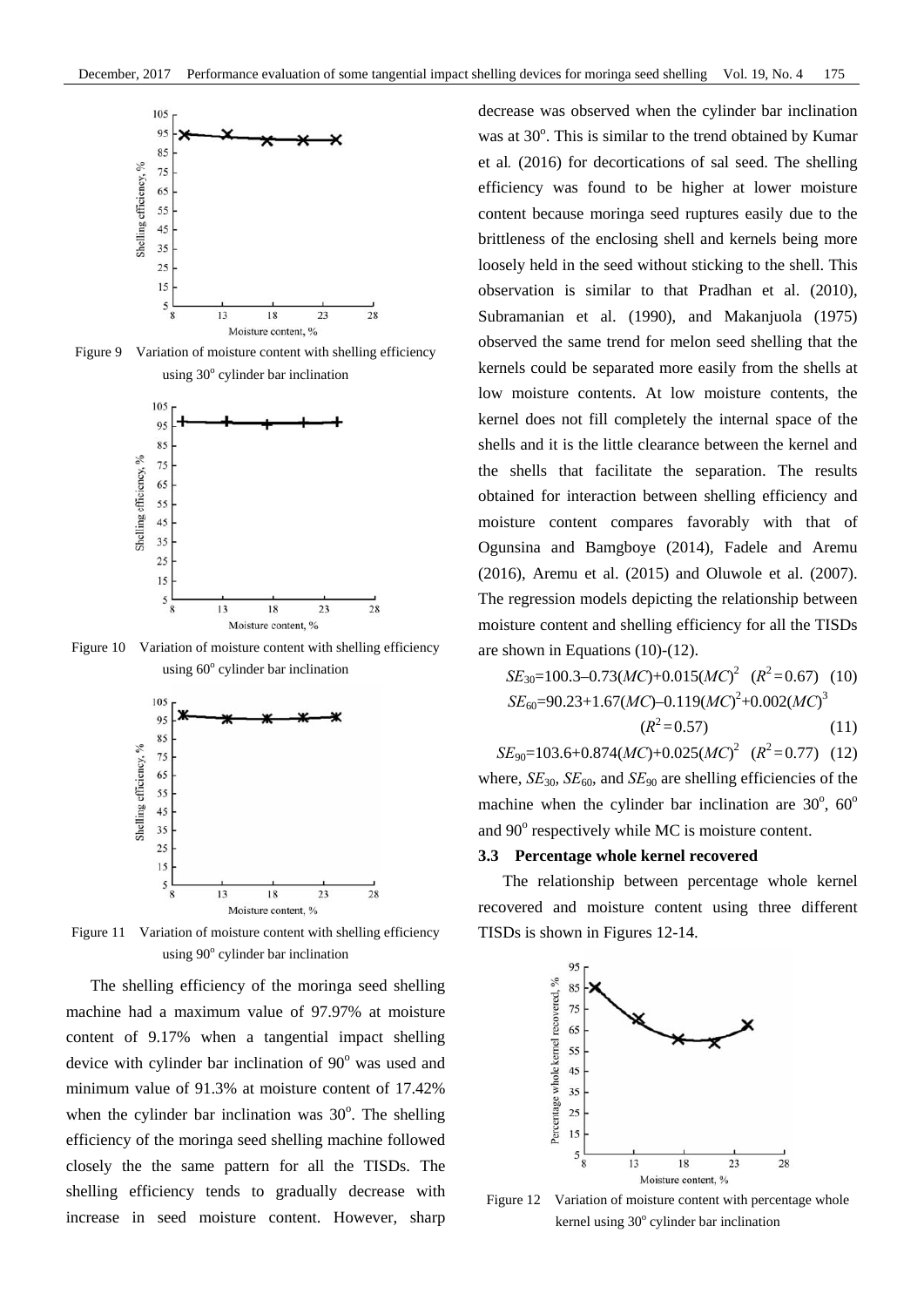

Figure 13 Variation of moisture content with percentage whole kernel using  $60^{\circ}$  cylinder bar inclination



Figure 14 Variation of moisture content with percentage whole kernel using 90° cylinder bar inclination

The percentage whole kernel recovered was found to decrease with increasing moisture content when the cylinder bar inclination was at  $30^{\circ}$  and  $60^{\circ}$ . This trend was similar to what was reported by Pradhan et al. (2010) for jatropha fruit decortication. However, in TISD with cylinder bar inclination of  $90^\circ$ , the observation was contrary to that of  $30^{\circ}$  and  $60^{\circ}$ . The percentage whole kernel recovered increased and decreased with moisture content. The percentage whole kernel recovered had a maximum value of 85.17% at moisture content of 9.17% when a tangential impact shelling device with cylinder bar inclination of  $30^{\circ}$  was used and minimum value of 24.02% at moisture content of 24.31% when the CBI of 90°. The decrease in percentage whole kernel recovered with moisture content could be due to tightness of kernel to shell as it increases in size with the moisture content. Moreover, percentage whole kernel recovered decreased with increase in cylinder bar inclination because of reduced contact area of the cylinder flat bar as the cylinder bar inclination increased. The regression models depicting the relationship between moisture content and

percentage whole kernel for all the TISDs are shown in Equations (13)-(15).

 $PWK_{30} = 154.6 - 9.82(MC) + 0.254(MC)^2$  ( $R^2 = 0.98$ ) (13)  $PWK_{60} = 86.36 - 2.96(MC) + 0.025(MC)^{2}$  ( $R^{2} = 0.94$ ) (14)  $PWK_{90} = -86.33 + 18.77(MC) - 0.585(MC)^{2}$  ( $R^{2} = 1.00$ ) (15) where,  $PWK_{30}$ ,  $PWK_{60}$ , and  $PWK_{90}$  are percentage whole kernel when the cylinder bar inclination are  $30^{\circ}$ ,  $60^{\circ}$  and 90<sup>°</sup> respectively while MC is moisture content. Percentage whole kernel recovered was significantly affected by moisture content using TISDs with cylinder bar inclination of  $30^{\circ}$  and  $90^{\circ}$  at 5 % level of significance except the cylinder bar inclination of  $60^\circ$  as shown in Tables 3 and 4.

**Table 3 Analysis of variance for interaction between seed moisture content and percentage whole kernel recovered using differentTangential Impact Shelling Devices** 

| Source                | Sum of<br>Squares | Df             | Mean<br>Square | F       | Significance<br>level |
|-----------------------|-------------------|----------------|----------------|---------|-----------------------|
| Model                 | 429.188           | $\overline{c}$ | 214.594        | 40.834  | 0.024                 |
| $30^{\circ}$ Residual | 10.511            | $\overline{c}$ | 5.255          |         |                       |
| Total                 | 439.699           | $\overline{4}$ |                |         |                       |
| Model                 | 646.424           | $\overline{c}$ | 323.212        | 15.214  | 0.062                 |
| $60^{\circ}$ Residual | 42.489            | $\overline{c}$ | 21.244         |         |                       |
| Total                 | 688.913           | 4              |                |         |                       |
| Model                 | 1076.102          | $\overline{c}$ | 538.051        | 476.278 | 0.002                 |
| $90^\circ$ Residual   | 2.259             | $\overline{c}$ | 1.130          |         |                       |
| Total                 | 1078.362          | $\overline{4}$ |                |         |                       |

**Table 4 Duncan multiple range test for percentage whole kernel recovered** 

| Cylinder bar       | Moisture | Subset for alpha $= 0.05$ |         |  |
|--------------------|----------|---------------------------|---------|--|
| inclination        | content  |                           | 2       |  |
| 60.00              | 5        | 43.8560                   |         |  |
| 90.00              | 5        | 46.8540                   |         |  |
| 30.00              | 5        |                           | 68.5540 |  |
| Significance level |          | .733                      | 1.000   |  |

## **3.4 Percentage broken kernel recovered**

The relationship between percentage broken kernel recovered and moisture content using three different TISDs is shown in Figure15-17.

The percentage broken kernel recovered was found to increase with increase in moisture content and then decrease with increase in moisture content when the CBI was at 30°. Similarly, percentage broken kernel recovered also increased steadily with increase in the moisture content in TISD with CBI of  $60^\circ$  without falling; this is contradictory to that of Pradhan et al. (2010) for Jatropha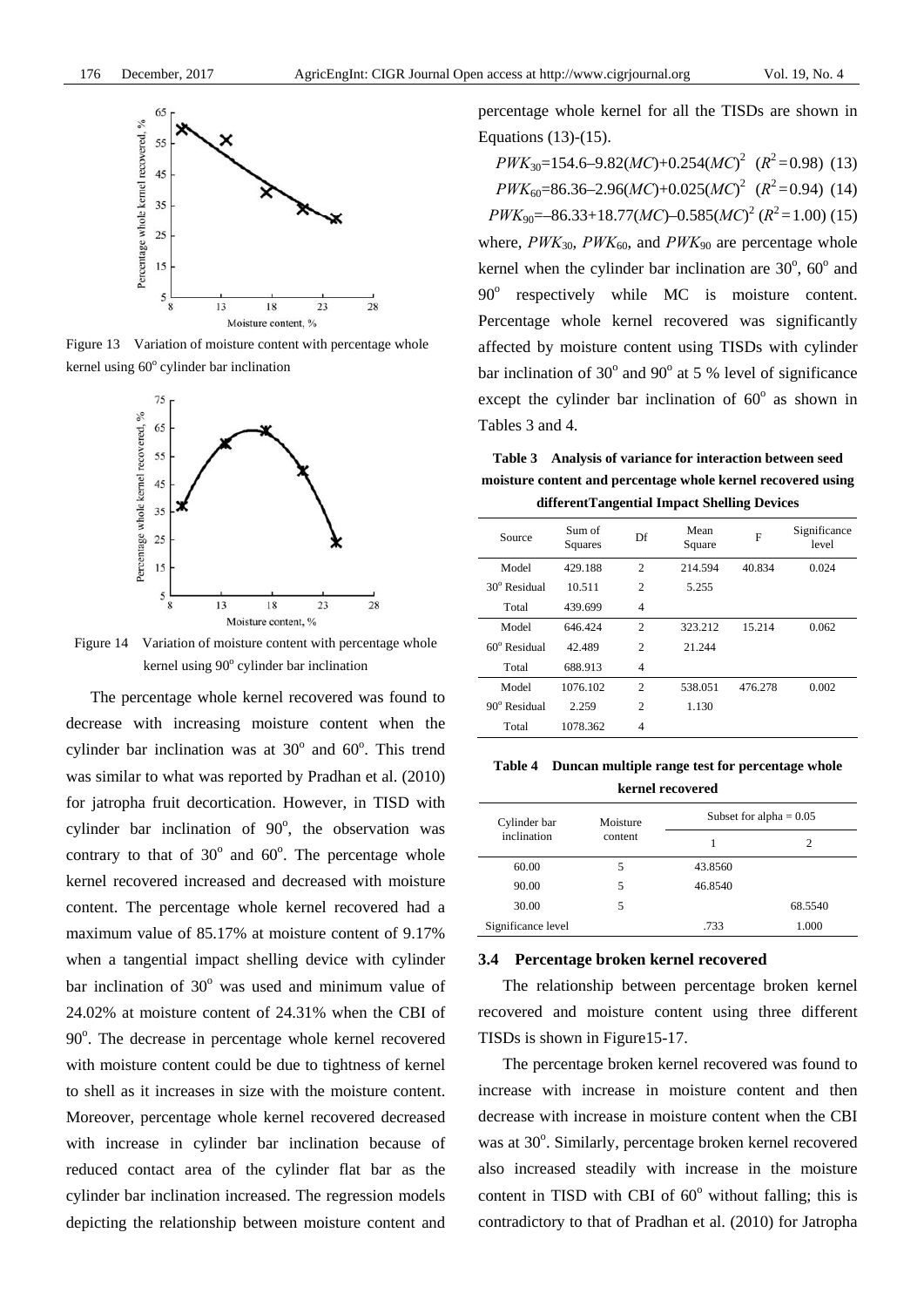fruit decortications; Oluwole et al. (2004) for shea nut cracking. In TISD with cylinder bar inclination of  $90^\circ$ , the observation was contrary to that of  $30^{\circ}$  and  $60^{\circ}$ ; the percentage broken kernel recovered decreased and increased with moisture content. The percentage broken kernel recovered had a maximum value of 75.98% at moisture content of 24.31% when a tangential impact shelling device with cylinder bar inclination of  $90^\circ$  was used and minimum value of 14.83% at moisture content of  $9.17\%$  when a TISD of CBI of  $30^\circ$ .



Figure 15 Variation of moisture content with percentage broken kernel using 30° cylinder bar inclination







Figure 17 Variation of moisture content with percentage broken kernel using 90° cylinder bar inclination

Tables 5 and 6 show the analysis of variance and Duncan Multiple Range Test for regression models for percentage broken kernel recovered; this is alternate to that obtained for percentage whole kernel recovered. The regression models in Equations 16-18 showed the relationship between moisture content and percentage broken kernel recovered for all the TISDs. Sitkei (1986) reported that the condition for avoiding damage is that the maximum stress arising during impact should not exceed the permissible value. It was ensured that the impact force arising from cylinder bar at the design point did not exceed the permissible value for the breakage or rupturing of the moringa shell without damaging the kernel.

 $PBK_{30} = -54.66 + 9.82(MC) - 0.254(MC)^{2}$  ( $R^{2} = 0.98$ ) (16)  $PBK_{60} = 13.66 + 2.95(MC) - 0.024(MC)^{2} (R^{2} = 0.94)$  (17)  $PBK_{90} = 186.30 - 18.77(MC) + 0.585(MC)^{2}$  ( $R^{2} = 1.00$ ) (18) where,  $PBK_{30}$ ,  $PBK_{60}$ , and  $PBK_{90}$  are percentage broken kernel when the cylinder bar inclination are  $30^{\circ}$ ,  $60^{\circ}$  and 90° respectively.

Percentage broken kernel recovered was significantly affected by moisture content using TISDs with cylinder bar inclination of  $30^{\circ}$  and  $90^{\circ}$  at 5% level of significance except the cylinder bar inclination of  $60^\circ$  as shown in Table 3.

**Table 5 Analysis of variance for interaction between moisture content and percentage broken kernel recovered using different Tangential Impact Shelling Devices** 

| Source                | Sum of<br>Squares | Df             | Mean<br>Square | F       | Significance<br>level |
|-----------------------|-------------------|----------------|----------------|---------|-----------------------|
| Model                 | 429.188           | 2              | 214.594        | 40.834  | 0.024                 |
| $30^{\circ}$ Residual | 10.511            | $\overline{c}$ | 5.255          |         |                       |
| Total                 | 439.699           | $\overline{4}$ |                |         |                       |
| Model                 | 646.424           | $\mathfrak{D}$ | 323.212        | 15.214  | 0.062                 |
| $60^{\circ}$ Residual | 42.489            | $\overline{c}$ | 21.244         |         |                       |
| Total                 | 688.913           | $\overline{4}$ |                |         |                       |
| Model                 | 1076.102          | $\overline{c}$ | 538.051        | 476.278 | 0.002                 |
| $90^\circ$ Residual   | 2.259             | $\overline{c}$ | 1.130          |         |                       |
| Total                 | 1078.362          | 4              |                |         |                       |

**Table 6 Duncan multiple range test for percentage broken kernel recovered** 

| Cylinder bar<br>inclination | Moisture | Subset for alpha $= 0.05$ |         |  |
|-----------------------------|----------|---------------------------|---------|--|
|                             | content  |                           |         |  |
| 30.00                       | 5        | 31.4440                   |         |  |
| 90.00                       | 5        |                           | 53.1460 |  |
| 60.00                       | 5        |                           | 56.1400 |  |
| Significance level          |          | 1.000                     | 0.733   |  |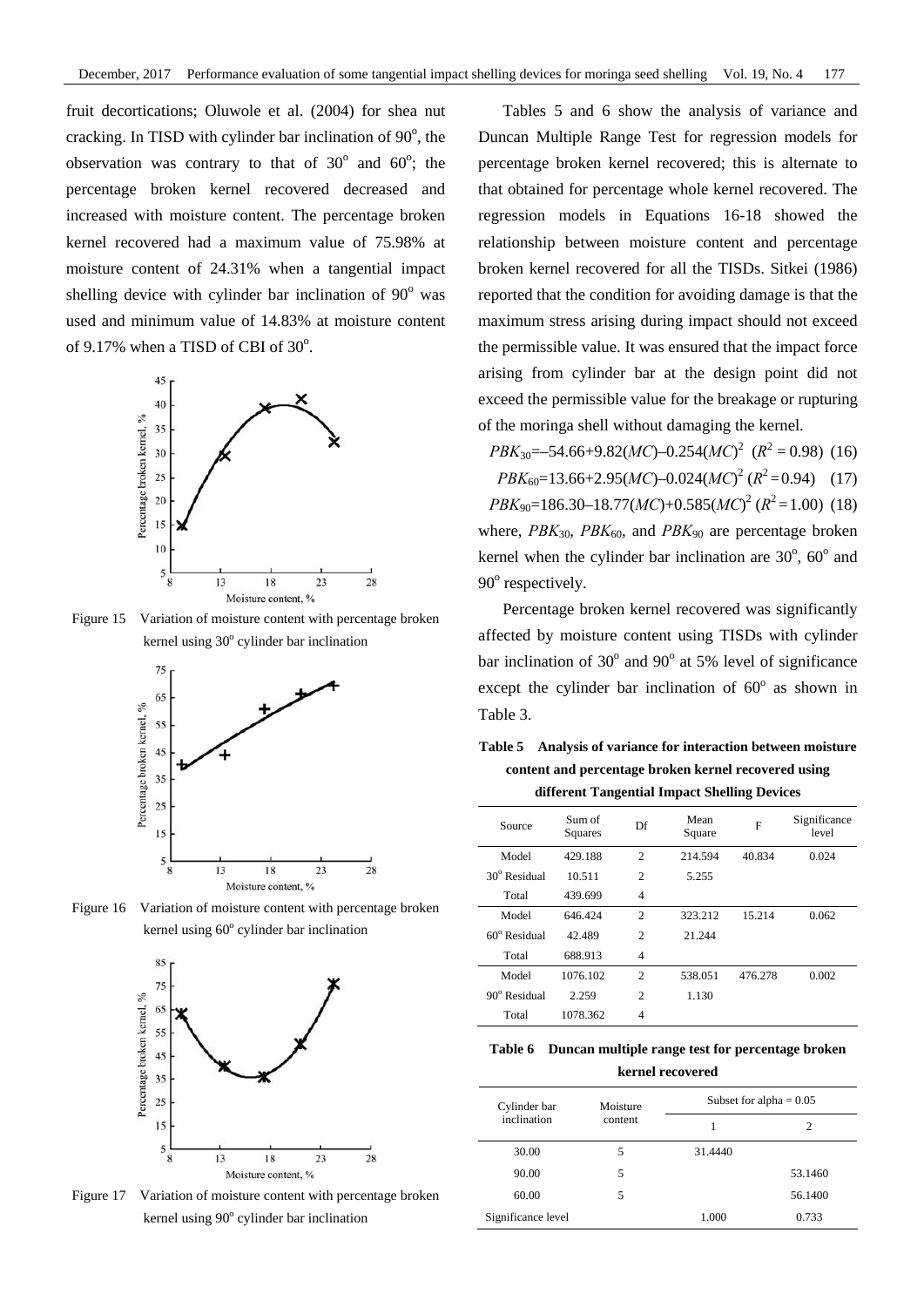## **3.5 Separation efficiency of the moringa seed shelling machine**

The relationships between separation efficiency and moisture content using three different TISDs are shown in Figures18-20.



Figure 18 Variation of moisture content with separation efficiency using 30° cylinder bar inclination



Figure 19 Variation of moisture content with separation efficiency using 60° cylinder bar inclination



Figure 20 Variation of moisture content with separation efficiency using 90° cylinder bar inclination

The separation efficiency had a maximum value of 82.10% at moisture content of 13.49% when a tangential impact shelling device with cylinder bar inclination of  $30^{\circ}$ was used and minimum value of 71.49% at moisture content of  $13.49\%$  when a TISD of CBI of  $60^\circ$  was used. The variation of moisture content with separation

efficiency followed a sinusoidal trend for all TISDs except CBI of 90° as shown in Figure 20. This indicated that separation efficiency of the moringa seed shelling machine is independent of seed moisture content. Table 4 shows the analysis of variance for regression model for relationship between separation efficiency and moisture content using three different TISDs. These values are similar to what Akubuo and Eje (2002) obtained for separation of palm kernel from its shell. The regression models in Equations 19-21 showed the relationship between moisture content and separation efficiency recovered for all the TISDs.

*y*<sub>30</sub>=–678.4+202.8(*MC*)–19.39(*MC*)<sup>2</sup>–0.79(*MC*)<sup>3</sup>–  $0.011(MC)^4$   $(R^2=1.00)$  (19) *y*60=228.6–41.59(*MC*)+3.92(*MC*) 2 –0.156(*MC*) 3 +

$$
0.002(MC)^4 \quad (R^2 = 1.00) \tag{20}
$$

$$
y_{90}
$$
=0.542(*MC*)+67.52 ( $R^2$  = 0.96) (21)

where,  $y_{30}$ ,  $y_{60}$ , and  $y_{90}$  are separation efficiencies when the cylinder bar inclination are  $30^\circ$ ,  $60^\circ$  and  $90^\circ$ respectively while MC is moisture content.

The relationship between moisture content and the separation efficiency of the machine was found to be significant at 5% level of significance when TISD with cylinder bar inclination of  $90^{\circ}$  was used while that of  $30^{\circ}$ and  $60^{\circ}$  were non-significant as shown in Tables 7 and 8.

**Table 7 Analysis of variance for interaction between moisture content and separation efficiency using different Tangential Impact Shelling Devices** 

| Source                | Sum of<br>Squares | Df             | Mean<br>Square | F      | Significance<br>level |
|-----------------------|-------------------|----------------|----------------|--------|-----------------------|
| Model                 | 8.005             | $\overline{2}$ | 4.003          | .179   | 0.848                 |
| $30^{\circ}$ Residual | 44.804            | $\overline{c}$ | 22.402         |        |                       |
| Total                 | 52.810            | $\overline{4}$ |                |        |                       |
| Model                 | .866              | $\overline{c}$ | .433           | .358   | 0.736                 |
| $60^{\circ}$ Residual | 2.417             | $\overline{c}$ | 1.209          |        |                       |
| Total                 | 3.283             | 4              |                |        |                       |
| Model                 | 42.590            | $\overline{c}$ | 21.295         | 29.167 | 0.033                 |
| $90^\circ$ Residual   | 1.460             | $\overline{c}$ | 0.730          |        |                       |
| Total                 | 44.051            | $\overline{4}$ |                |        |                       |

**Table 8 Duncan multiple range test for separation efficiency** 

| Cylinder bar<br>inclination | Moisture | Subset for alpha $= 0.05$ |         |  |
|-----------------------------|----------|---------------------------|---------|--|
|                             | content  |                           |         |  |
| 60.00                       | 5        | 72.6780                   |         |  |
| 90.00                       | 5        |                           | 76.7840 |  |
| 30.00                       | 5        |                           | 77.5600 |  |
| Significance level          |          | 1.000                     | 0.679   |  |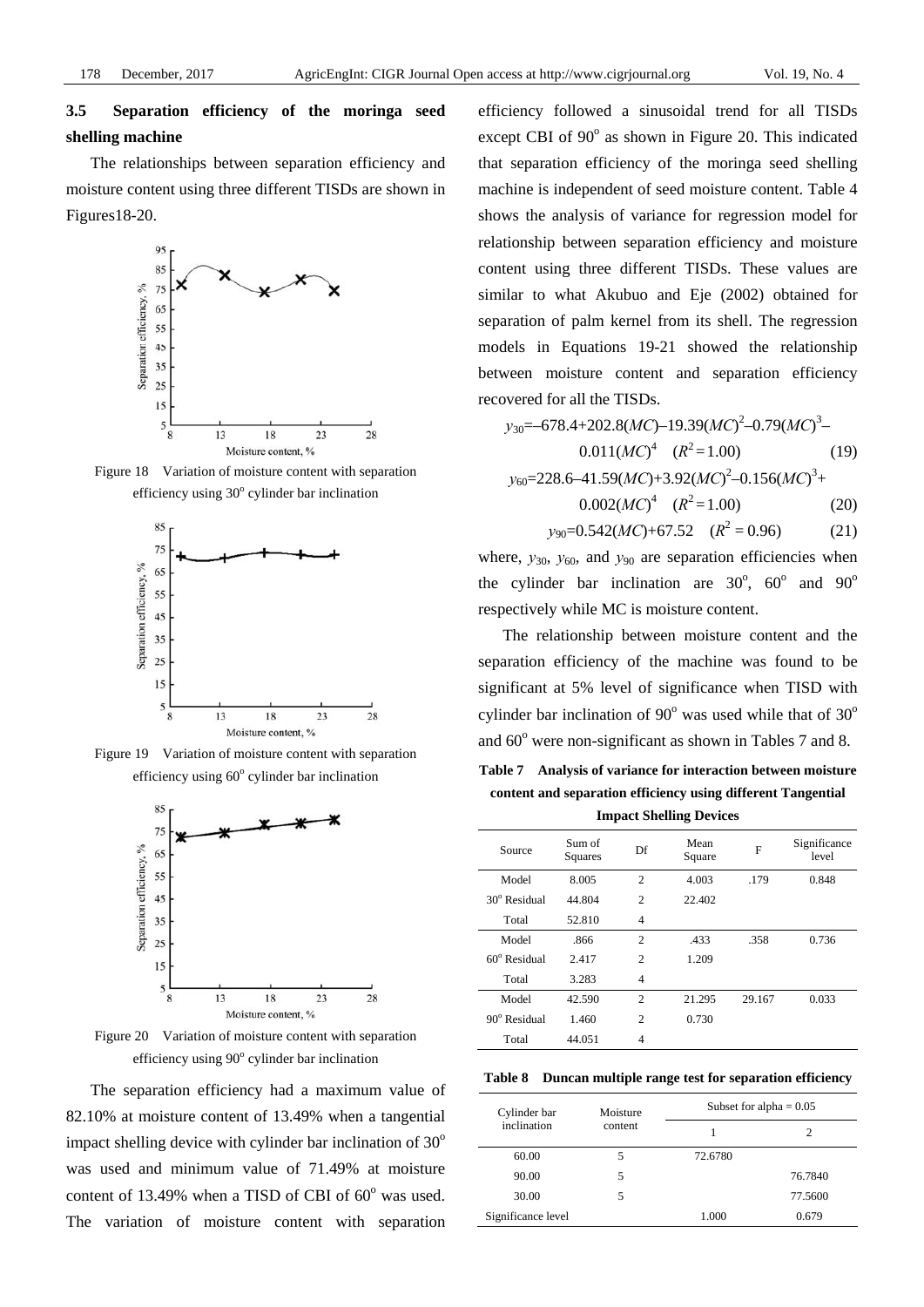## **4 Conclusion**

The performance of a moringa seed shelling was evaluated using three Tangential Impact Shelling Devices with cylinder bar inclination of  $30^{\circ}$ ,  $60^{\circ}$  and  $90^{\circ}$ . The performance of the moringa seed shelling machine ranged from 5.89 kg h<sup>-1</sup> to 8.44 kg h<sup>-1</sup>, 91.3% to 97.97%, 24.02% to 85.17%, 24.31% to 75.98% and from 71.49% to 82.10% for capacity, shelling efficiency, percentage whole kernel recovered, percentage broken kernel recovered and separation efficiency respectively. The moringa seed shelling machine had the best performance when the cylinder bar inclination was at  $30^\circ$ . However, the performance of the moringa seed shelling machine was suboptimal when the cylinder bar was at  $90^\circ$  due to greater proportion of kernel breakage. Tangential Impact Shelling Devices are effective and suitable for moringa seed shelling when the cylinder bar inclination is between  $30^{\circ}$  and  $60^{\circ}$ . It is recommended that the shelling process of the moringa seed shelling machine should be optimized.

## **Acknowledgement**

The authors wish to thank Forestry Research Institute of Nigeria for making their facilities available for this research. The support and assistance received from the department of Agricultural and Environmental Engineering, University of Ibadan Nigeria is also appreciated. The contribution of researchers in Federal College of Forestry Mechanization Afaka Kaduna, Nigeria is also appreciated.

## **References**

- Akubuo, C. O., and B. E. Eje. 2002. Palm Kernel and Shell Separator. *Biosystems Engineering*, 81(2): 193–199.
- Aremu, A. K., A. O. Adeniyi, and O. K. Fadele. 2015. Development and performance of a jatropha seed shelling machine basedon seed moisture content. *Journal of Biosystems Engineering*, 40(2): 137–144.
- ASABE Standards, 2008. Moisture Measurement for Crops. St. Joseph, Michigan: ASABE.
- Atiku,A., N. Aviara, and M. Haque. 1999. Performance evaluation of a bambara ground nut sheller. *CIGR Journal*, 7(VI): 1–18.
- Aviara, N. A., P. P. Power, and T. Abbas. 2013. Moisture-dependent physical properties of Moringa oleifera

seed relevant in bulkhandling and mechanical processing. *Industrial Crops and Products*, 42(1): 96–104.

- Eilert, U., B. Wolters,andA. Nahrstedt. 1981. The antibiotic principle of seeds ofMoringa oleifera and Moringa stenopetada tala. *Journal of Medicinal Plants*, 42(1): 55–61.
- Fadele, O. K., and A. K. Aremu. 2016. Design, construction and performance evaluation of a *Moringa oleifera* seed shelling machine. *Engineering in Agriculture Environment &Food*, 9(3): 250–256.
- Figueiredo, A. K., L. M. Rodríguez,I. C. Riccobene,and Nolasco. 2014. Analysis of the Performance of a Dehulling System for Confectionary Sunflower Seeds. *Food and Nutrition Sciences*, 05(6): 541–548.
- Figueiredo, A. K., L. M. Rodríguez, L. I. Lindström,I. C. Riccobene, and S. M. Nolasco. 2013. Performance analysis of a de-hulling system for safflower grains. *Industrial Crops and Products*, 43(5): 311–317.
- Gupta, R. K., and S. K. Das. 1999. Performance of centrifugal dehulling system for sunflower seeds. *Journal of Food Engineering*, 42(4): 191–198.
- IBM Corp. 2015. IBM SPSS Statistics for Windows, Version 23.0. Armonk, New York. 2015.
- Kumar, C. S., R. C. Pradhan, and S. Mishra. 2016. Fabrication, performance evaluation and optimization ofSal(shorea robusta) seed decorticator. *Journal of Food Process Engineering*, 40(3):  $1-10.$
- Makanjuola, G. A. 1975. An Evaluation of some centrifugal impaction devices for shelling melon seeds. *Journal of Agricultural Engineering Research*, 20(1): 71–77.
- Nunneley, J. L., W. B. Faulkner, M. V. Shimek, G. A. Holt, and T. C. Wedegaertner. 2012. Optimization of a Cottonseed Dehulling Process to YieldIntact Seed Meats. *Applied Engineering in Agriculture*, 29(5): 613–619.
- Ogunsina, B. S., and A. I. Bamgboye. 2014. Pre-shelling parameters and conditions that influencethe whole kernel out-turn of steam-boiled cashew nuts. *Journal of the Saudi Society of Agricultural Sciences*, 13(1): 29–34.
- Oluwole, F. A., N. A. Aviara, and M. A. Haque. 2004. Development and performance tests of a sheanut cracker. *Journal of Food Engineering*, 65(1): 117–123.
- Oluwole, F. A., A. T. Abdulrahim, and M. B. Oumarou. 2007. Development and performance evaluation of impact bambara groundnut sheller. *International Agrophysics,* 21(3): 269–274.
- Pradhan, R. C., S. N. Naik, N. Bhatnagar, and V. K. Vijay. 2010. Design, development andtestingof hand-operated decorticator for jatropha fruit. *Applied Energy*, 87(3): 762–768.
- Rashid, U., F.Anwar, M. Ashraf, M. Saleem, and S. Yusup. 2011. Application of response surface methodology for optimizing transesterification of Moringa oleifera oil: Biodieselproduction. *Energy Conversion and Management*,